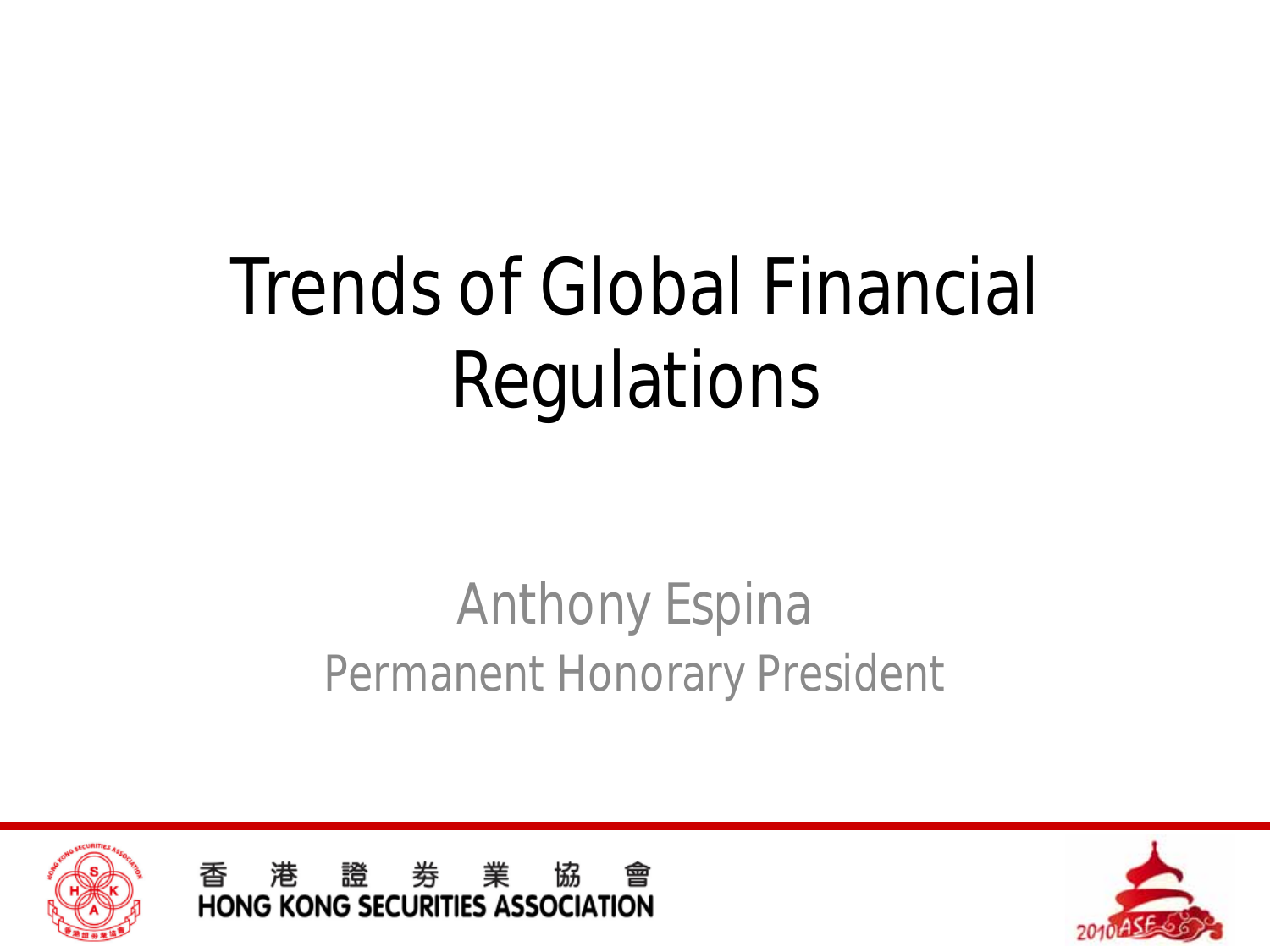# US Financial Reform Becomes Law

- Is this going to help? Maybe ...
	- There were already a lot of laws before
	- A lot of regulators
	- Overlap and turf battles
	- Regulatory arbitrage
- A new regulatory structure for OTC derivatives (USD600 trillion market)
	- Commodities Futures Trading Commission, and
	- SEC



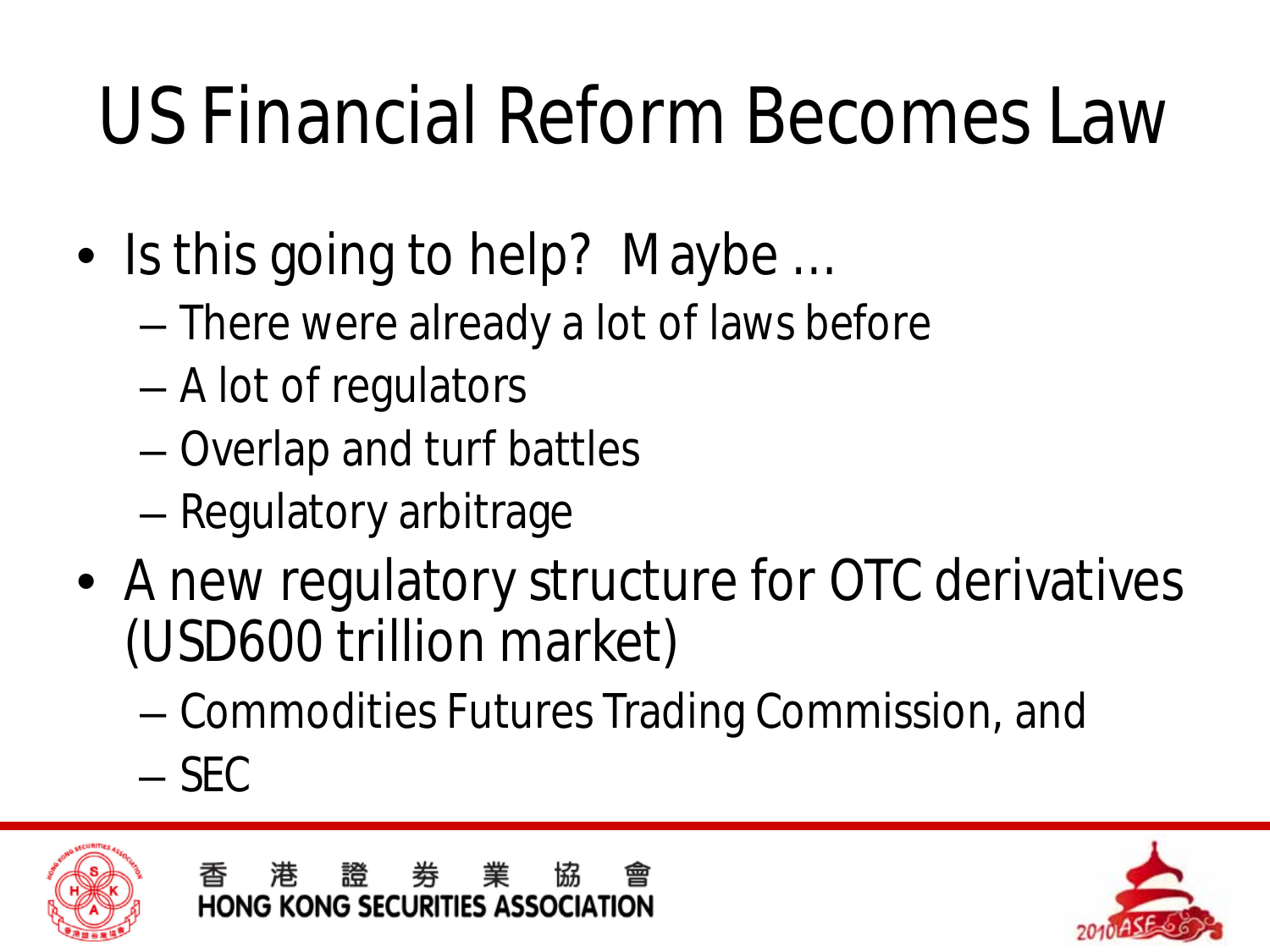# US Financial Reform (2)

- Access to Fed Funds?
	- Spin off trading in derivatives, stocks and bonds
	- Limit investments in hedge funds
	- Higher capital and liquidity
- Federal Deposit Insurance Corp: seize and liquidate
- Financial Stability Oversight Council (new): decides who's systematically important



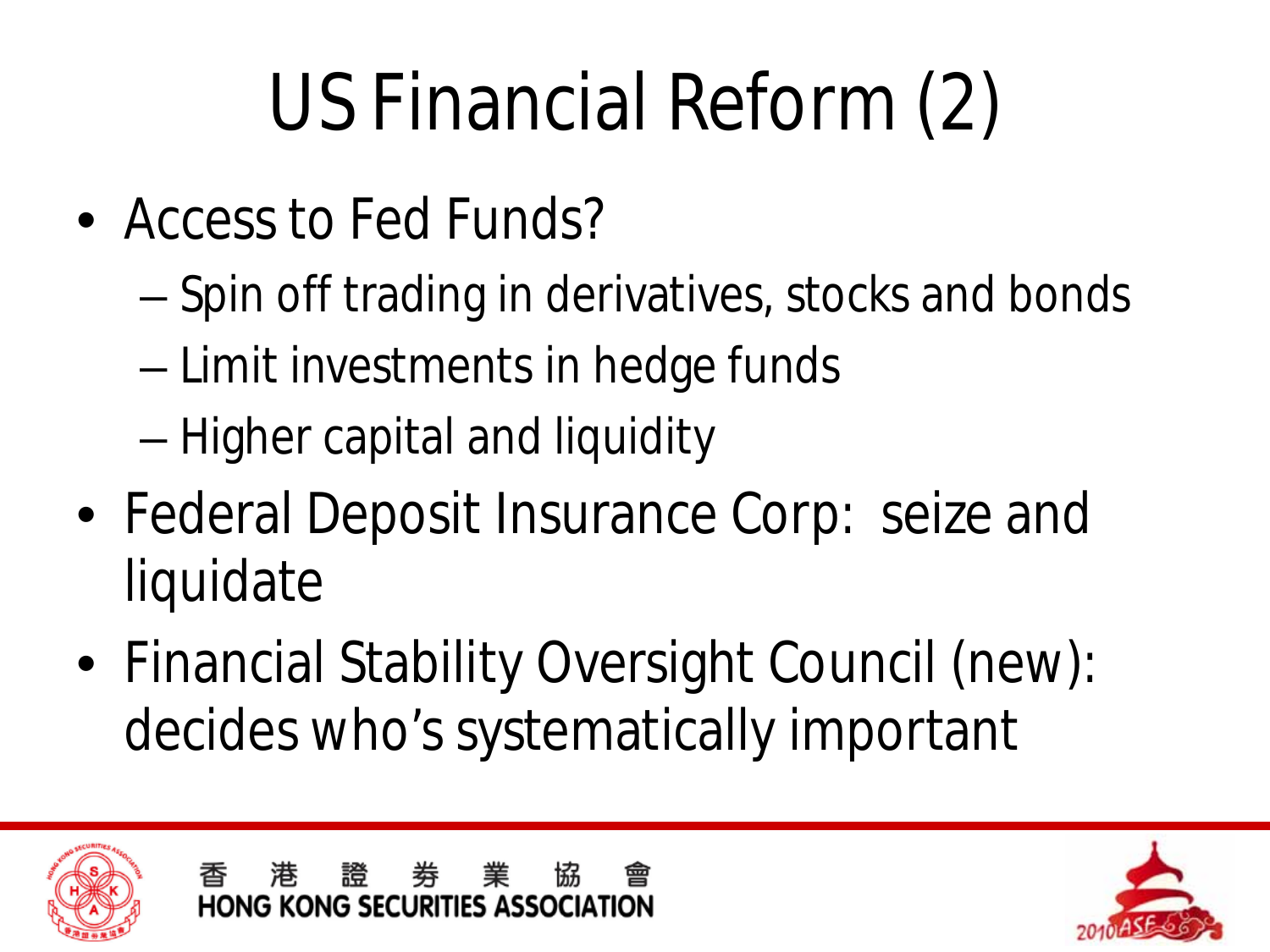# US Financial Reform (3)

- Consumer Financial Protection Bureau (new): regulate credit cards, mortgage, student loans
- Office of Thrift Supervision: regulate small banks



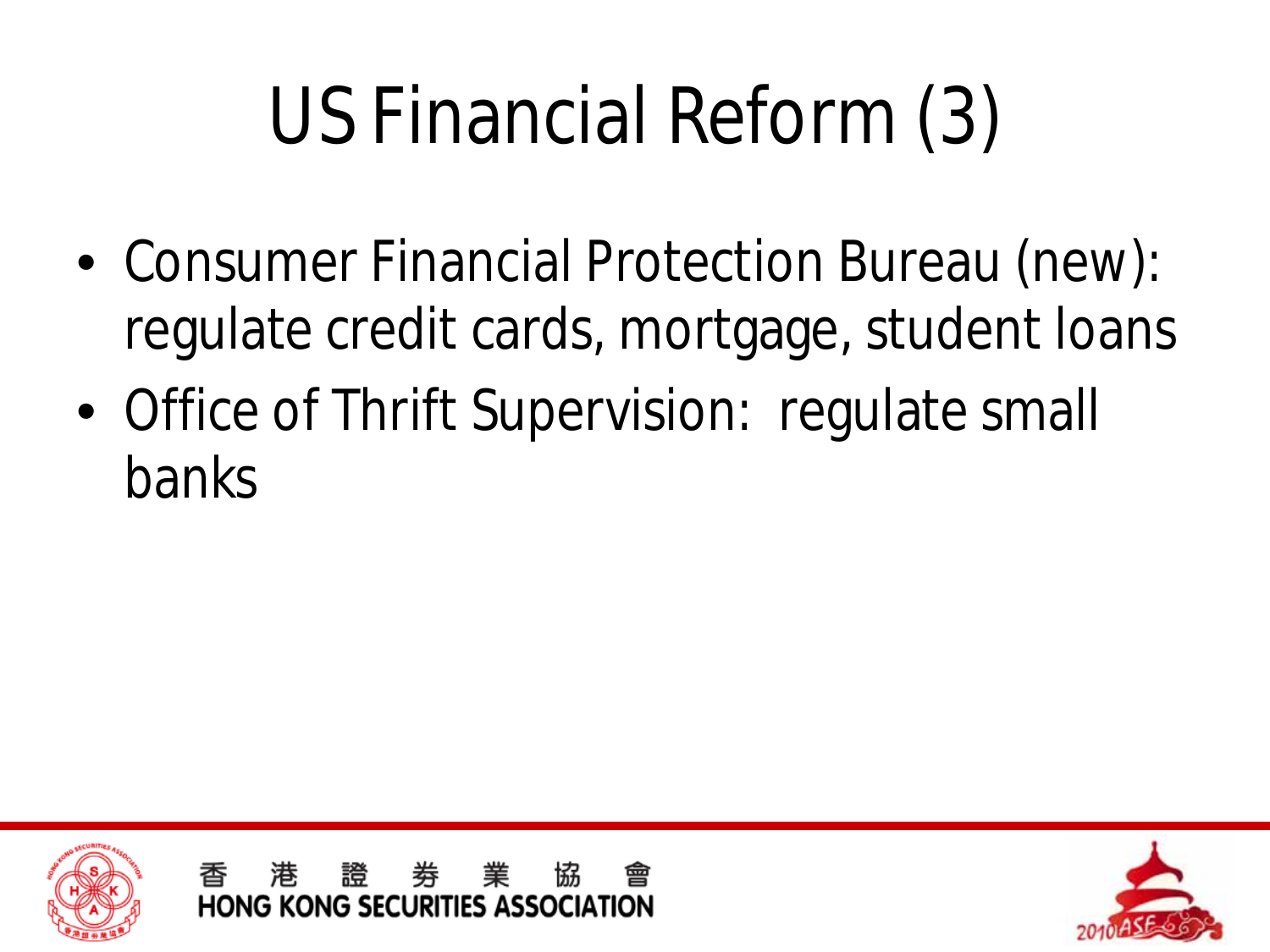#### Reactions of Banks

- Pass on the additional costs! What is fair profit for banks?
- Timothy Geithner: This is the beginning not the end of financial reform. How right! Solving yesterday's problems



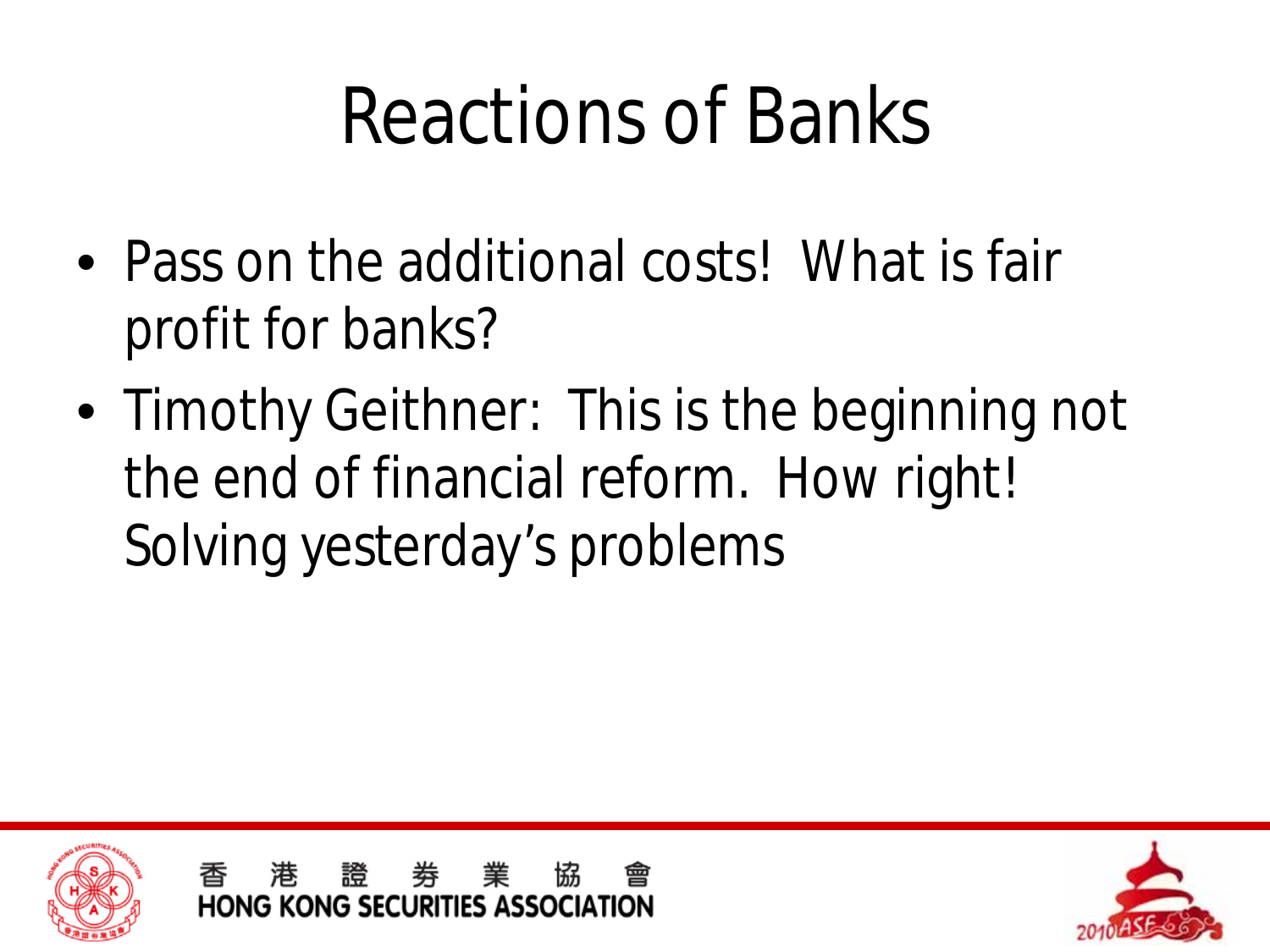# What Is The Right Structure?

- US:
	- Rules based
	- Many regulators
	- Did not work
- $\bullet$  UK:
	- Principles based
	- Single regulator
	- Did not work



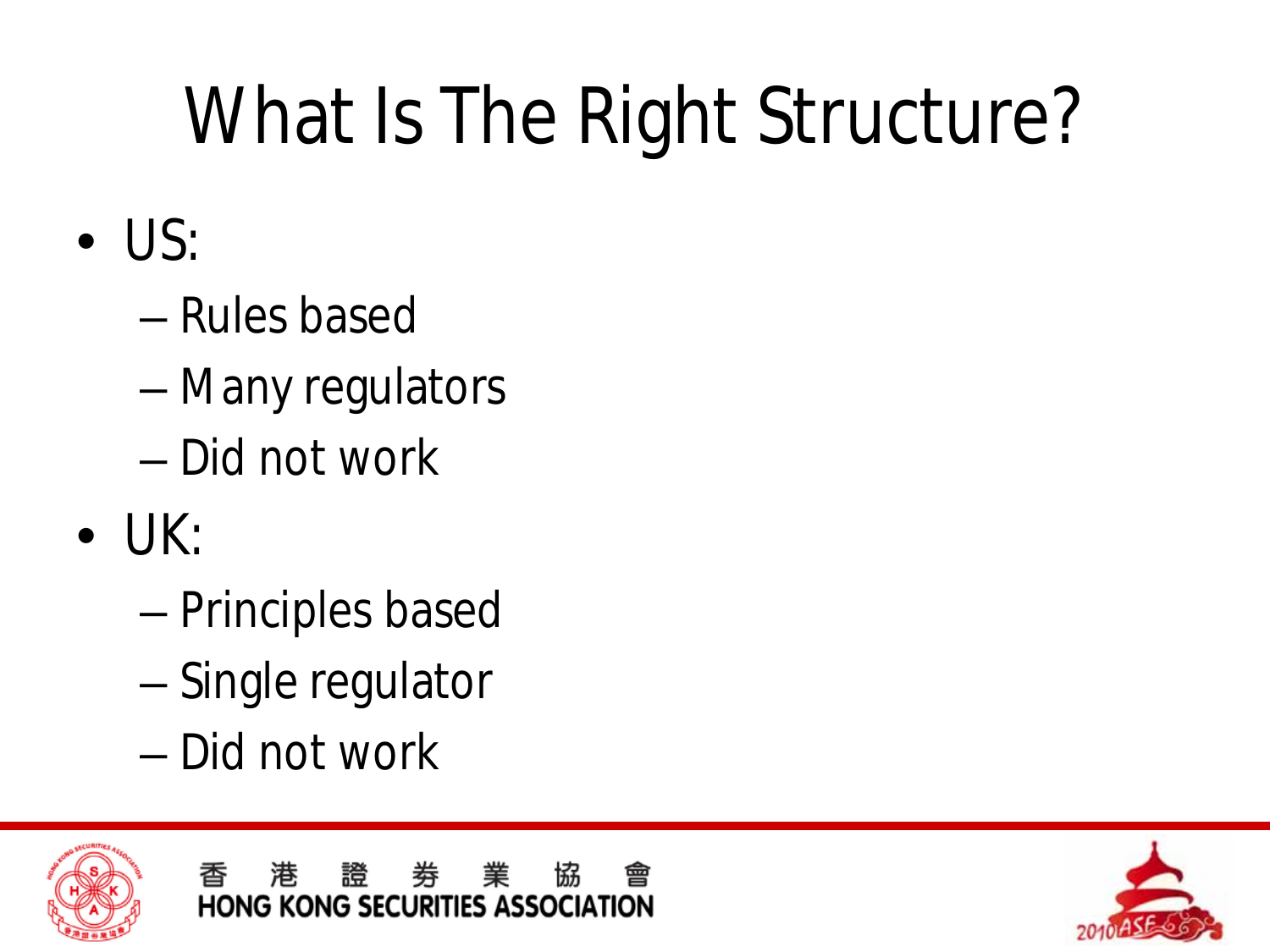# What Is The Right Structure?

- SRO's:
	- Industry expertise
	- Self interest
	- Did not work
- Statutory Regulator:
	- Independent
	- Legal and financial expertise
	- Did not work



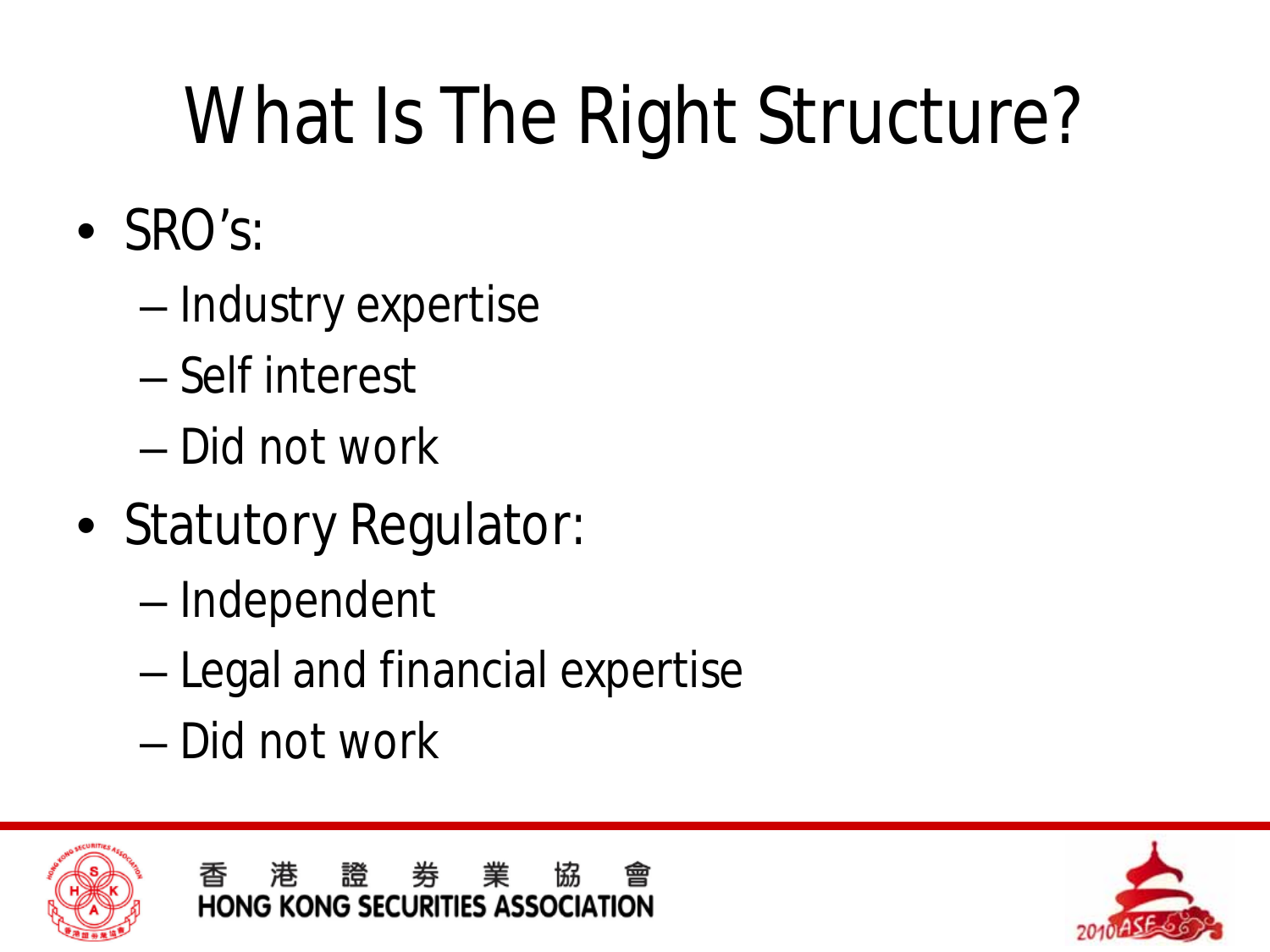## Questions

- Do law makers have the expertise to write financial regulations? In the case of US, complex specific and rigid rules based
- How much should be left to the regulators to define? Do they have the expertise? Where were they last time around? They failed to prevent the crisis. What makes us think they can do better next time?



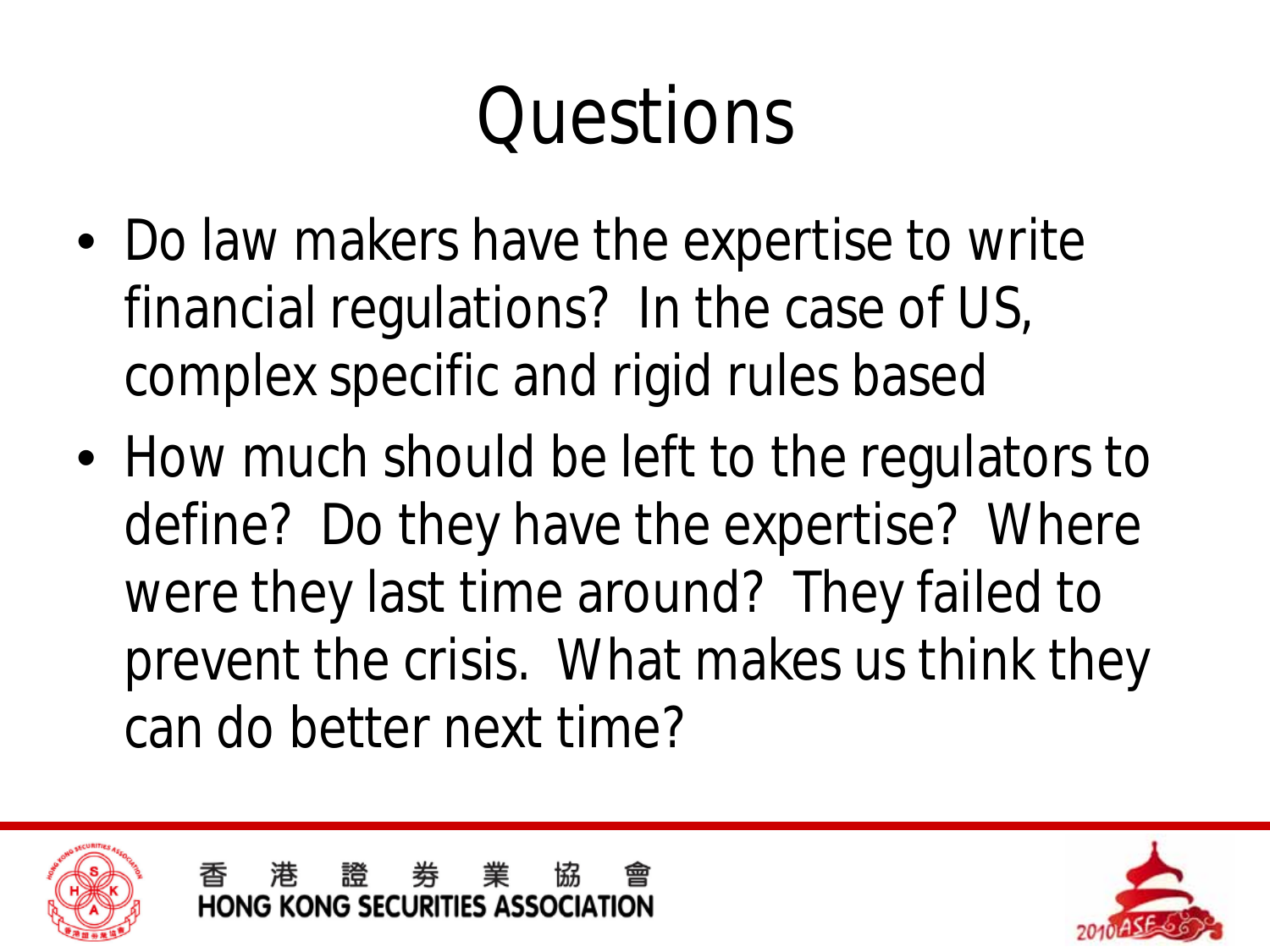# Questions

- Regulators are caught between a rock and a hard place:
	- Crisis: They get the blame
	- Good times: They are criticised as too strict
	- Always: Fighting last battle
- How to define too big to fail? Use common sense! Many small firms can fail and not impact the market. Who should they be regulating?



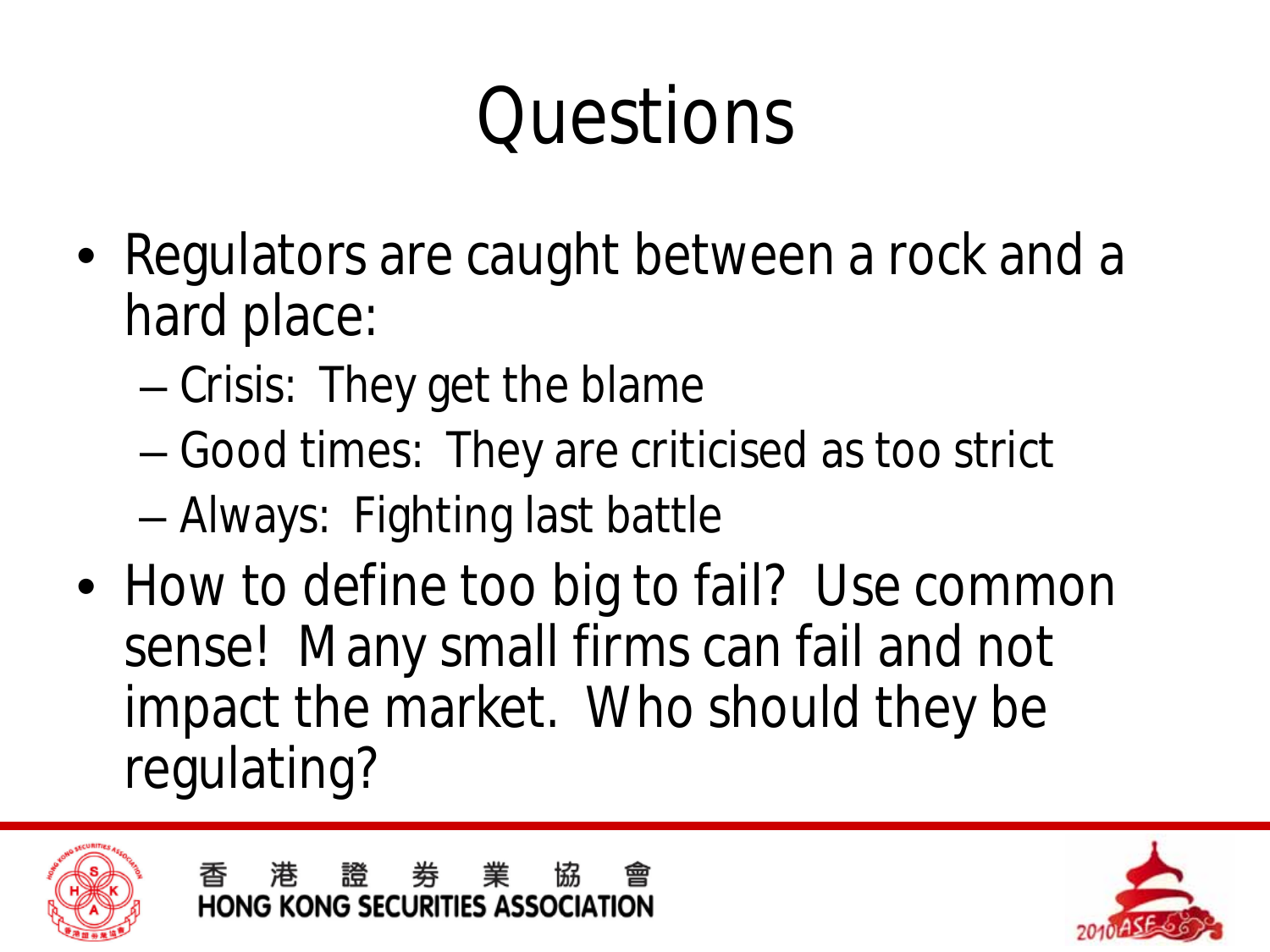# Questions

- Fundamental issue: Should banks be in securities?
	- Provide financial intermediation
	- Provide financial infrastructure
- Key to good regulations
	- Transparency
	- Level playing field
	- Regular review